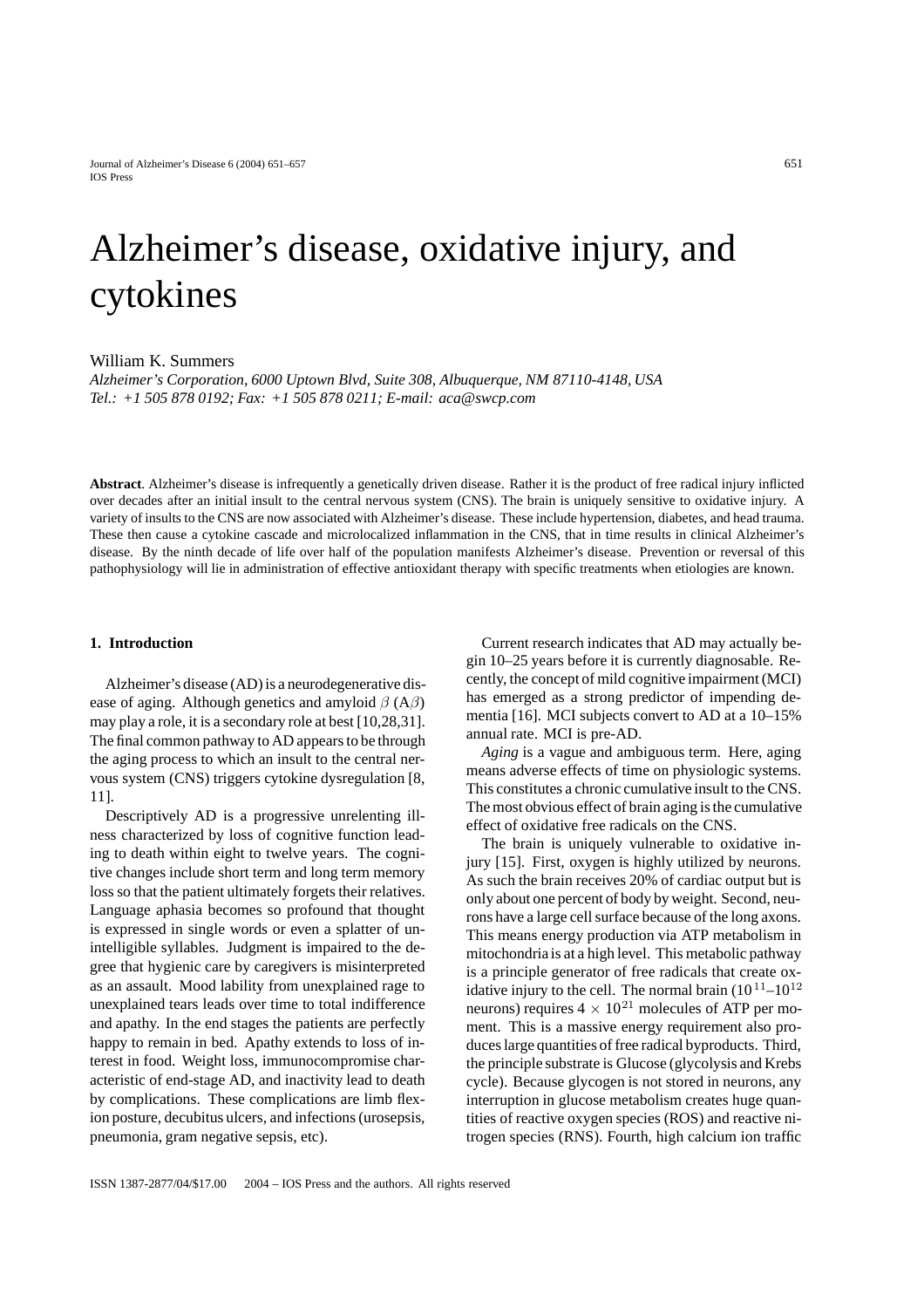across neuronal membranes causes potential high intracellular free calcium. This leads to productions of ROS and RNS. Fifth, common catecholamine neurotransmitters (dopa, dopamine, serotonin, and noradrenaline) create ROS and RNS when metabolized [15]. Interactions between catecholamines generate the superoxide radical  $(O·<sub>2</sub>)$ . Metabolism of the amine moiety  $(R-CH<sub>2</sub>-NH<sub>2</sub>)$  by monoamine oxidases results in reactive hydrogen peroxide  $(H_2O_2)$  and reactive ammonia ( $NH<sub>3</sub>$ ). Sixth, some neurotransmitters are by nature excitotoxic. Glutamate, aspartate, and nitric oxide are such neurotransmitters. Excess concentrations of excitotoxins result in intracellular signaling leading to apoptosis [15]. Seventh, metalloproteins are essential components in cytochromes, ferritin tyrosine hydroxylase, tryptophane hydroxylase, and others. In traumatic, anoxic and other brain injuries, these metalloproteins are released into the intracellular space [13,15, 19,20]. The release of the iron, copper and zinc reacts with lipids, free hydroxyl radicals, and hydrogen peroxide. Although  $A\beta$  is an efficient antioxidant of iron, copper and zinc, it is membrane bound and when overwhelmed can promote neuron death [23,29]. The result is lipid peroxidation, further free radical production and neuronal apoptosis.

Finally, 50–80% of neurons by weight consist of lipids in membranes. Because a high percent of these lipids are polyunsaturated fatty acids, they are subject to oxygen-dependent deterioration [15]. Lipid oxygenation is called rancidity or lipid peroxidation. The irony of the structure of the brain is that oxygen can result in destruction of cell membranes. Once lipid peroxidation occurs it often propagates in a domino-like effect. Free hydrogen combines with peroxyl radicals to result in lipid hydroperoxide. This precipitates a chain reaction of membrane lipid disruption.

Thus the brain is a dynamic organ, subject to injury related to its structure and metabolism. This injury is called aging and is the foundation for neurodegenerative disorders. Subsequent insults such as diabetes, stroke, head trauma, CNS infections, or toxin exposure then trigger the events that lead to disorders such as AD and Parkinson's disease (Fig. 1). There are numerous means of absorbing free radicals and repairing the brain. Cytokines are one of the responses to cellular injury.

#### **2. Cytokines**

*Cytokines* are regulatory proteins secreted by cells to modulate the organism's immune response to injury.

Infection, trauma, and stress trigger cytokines, which initiate and regulate the acute-phase inflammatory response of the organism. They are of low molecular weight and generally constitute less than 200 amino acids. They have very short half lives and often are effective only in close proximity of the cell that produces them. By this loose definition arachidonic acid metabolites PDG2, PGH2, etc. are cytokines as they regulate inflammatory response of the organism on a local level [34]. Cytokines are produced by macrophages, B lymphocytes, T lymphocytes, granulocytes, endothelial cells. Only in the last decade has it been understood cytokines are produced by astrocytes, microglia and neurons [4,6,37]. The number of cytokines is currently about eighty and growing [36].

Cytokines can be loosely thought of as proinflammatory or anti-inflammatory (or neuroprotective). *In vitro*, cytokines work in network groups that have synergistic or antagonistic interactions [36]. One cytokine may either increase (cascade) other cytokines, or decrease (truncate) the production of other cytokines. Cytokine signaling outcomes depend upon a complex network of feedback loops that are not fully understood. What is known is that cytokines have pleiotrophy. That is, a single cytokine can have multiple target cells and multiple actions. In a given inflammatory circumstance, there is redundancy. Several different cytokines will have similar actions.

In the CNS, astrocytes and microglia produce a host of cytokines (Figs 2 and 3) [3,22,24,34–36]. Proinflammatory cytokines include TNF- $\alpha$ , IFN- $\gamma$ , IL-1 $\alpha$ , IL-1 $\beta$ , IL-6, IL-8, MCP-1, MIP-1 $\alpha$ , MIP-1 $\beta$ , IP-10, and RANTES. Neuroprotective microglial cytokines which downregulate the inflammatory response or stimulate neuronal repair include BDNF, β-NGF, GDNF, IL-1β, IL-4, IL-10, IL-13, and NT-3, 4/6, 6. The neuroprotective response favors remyelination and trophic support. Doubtless stem cells in the CNS are stimulated as part of this response. The reader is encouraged to study the largely self explanatory Figs 2 and 3 to appreciate the subtle interactions of cytokines. Detail, however, is beyond the scope of this paper. And example of the complexity of the cytokine system is the four GDNF cytokine family have specific two-part receptors on the neuron as follows: GDNF to ret/GFRa1, neurturin to ret/GFRa2; artemin to ret/GFRa3; and persephin to ret/GFRa4 [24]. In general this balanced cytokine system maintains homeostasis in the CNS. The balance is tipped by injury.

*Injury* begins local microinflammation that can trigger localized self-perpetuating cytokine cascades. In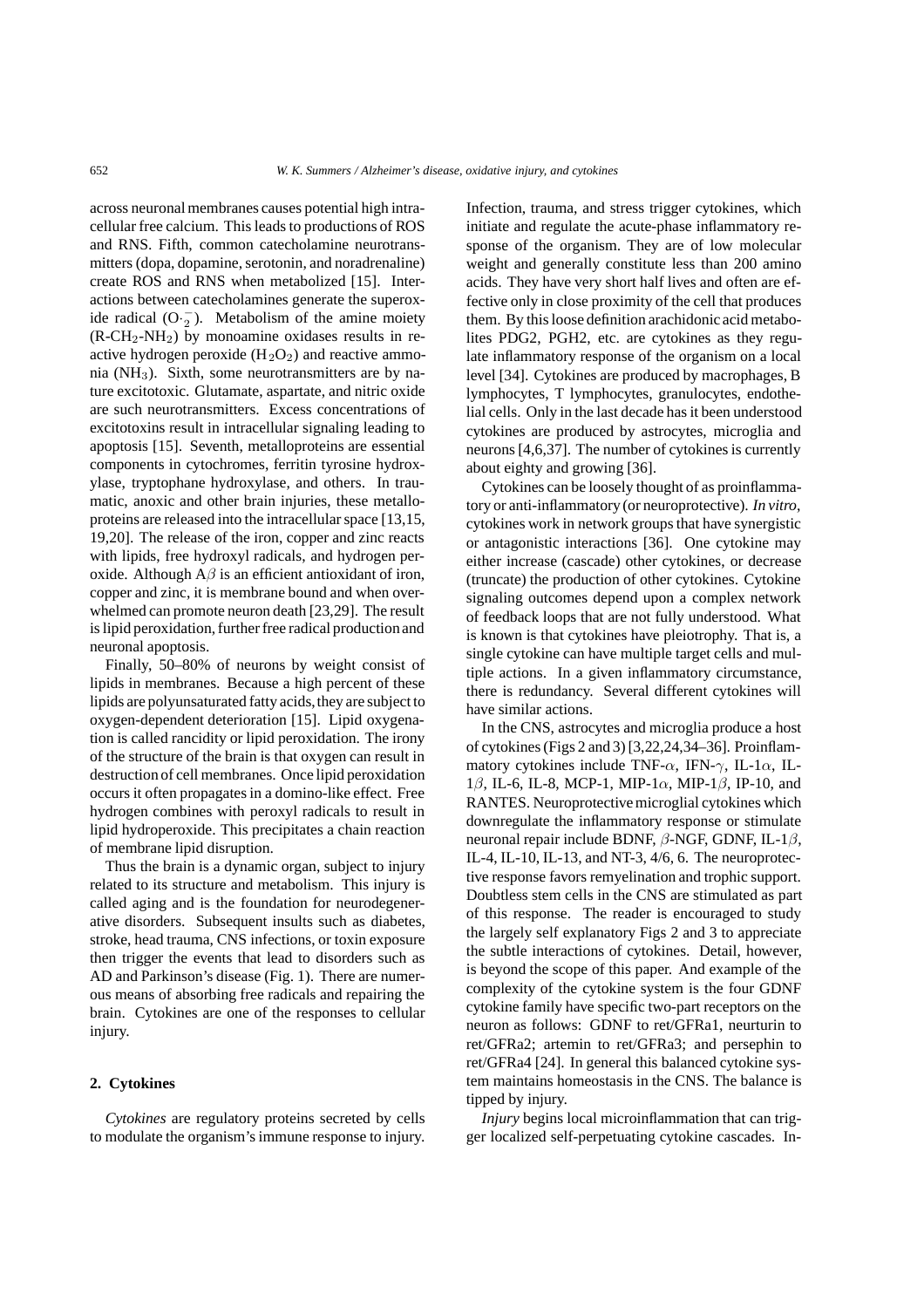*W. K. Summers / Alzheimer's disease, oxidative injury, and cytokines* 653



Fig. 1. Pathophysiology of Alzheimer's disease.

jury is imparted on the CNS in numerous ways. Most microinjuries (micro infarcts, diabetes, infections) and macroinjuries (head trauma, stroke) to CNS show association to AD [1,2,14,20,25]. These appear to result in the localized neurolysis with release of intracellular contents into the intracellular space [15,32].

 $A\beta$  in soluble physiologic concentrations functions as a cytokine responding to release of metalloproteins containing copper or zinc [29,34]. Copper is required for intracellular enzymes such as superoxide dismutase (SOD), cytochrome oxidase, and dopamine-βhydroxylase. Zinc is involved in SOD, zinc-finger proteins and matrix metalloproteinases. Both intracellular copper and zinc are found in high concentration in brain [19]. Released into the intracellular space, both metals create ROS.  $A\beta$ , in the acidic extracellular matrix is the only known protein that binds copper and zinc.

## **3. Pathologic protein accumulation**

*Pathologic protein accumulation* next occurs. Excessive  $A\beta$  activates microglia. Activated mitochondria release proinflammatory cytokines, of which TNF- $\alpha$  is the most destructive. TNF- $\alpha$  not only acts directly to promote inflammation, but amplifies its signal by recruiting quiescent microglia into activation. This then leads to self-perpetuation by release of more TNF- $\alpha$ and other proinflammatory cytokines such as: TNFα, IFN-α, IL-1α, IL-1β, IL-6, IL-8, MCP-1, MIP- $1\alpha$ , MIP-1 $\beta$ , IP-10, and RANTES. Activated microglia then are principle sources of free radicals which in turn result in respiratory bursts of myeloid-specific enzyme myeloperoxidases (MPO) [17]. MPO reacts with ROS and RNS to give MPO- $H<sub>2</sub>O<sub>2</sub>$  which creates cross linking of molecules of  $A\beta$ . This in turn causes  $A\beta$  to precipitate into insoluble extracellular masses which are called amyloid plaques. Insoluble  $A\beta$  and its subforms A $\beta$ 1–40 and A $\beta$ 1–42 are neurotoxic and create more self-perpetuating cassettes of cytokine response [5].

Curious that most neurodegenerative disorders have an associated pathologic protein which precipitates in the brain. In the case of AD, it is  $A\beta$ . In Parkinson's disease, the protein precipitation is a-synuclein. In Huntington's disease the protein is huntingtin protein. In amyotrophic lateral sclerosis the protein is called oxidatively damaged protein (Ox).

Other accumulations of protein occur in AD. Specifically Tau protein, a member of microtubule-associated proteins (MAPs), spills out of apoptotic cells to form paired helical filament tau which is the basic subunit of neurofibrillary tangles seen in AD.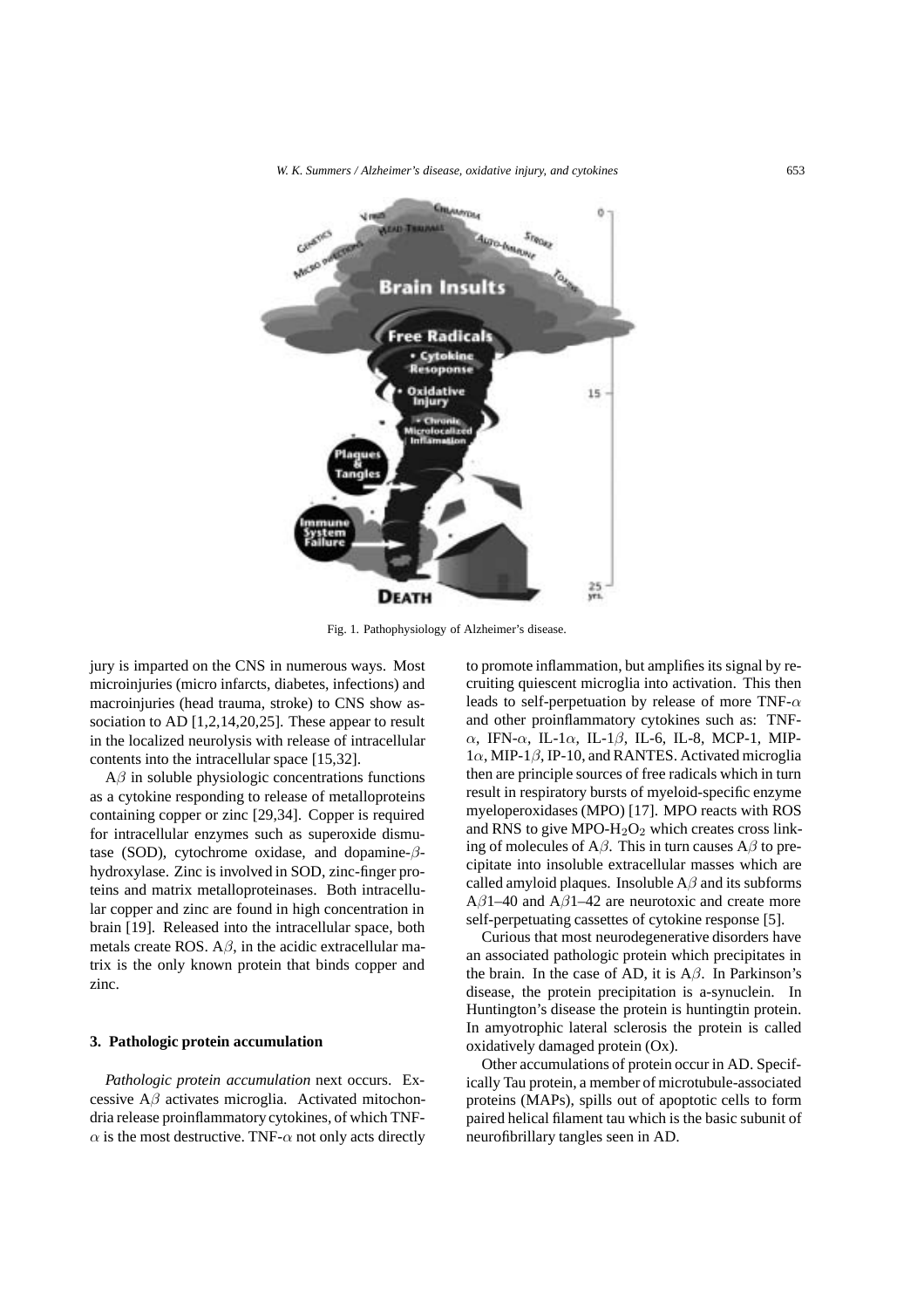

Fig. 2. Proinflammatory cytokines. COX-2 (cyclooxygenase-2), IFN-α (interferon-γ), IL-1β (interleukin-1β), IL-8 (Interleukin-8), IP-10 (interferon-γ inducible protein-10), MCP-1 (monocyte chemotatic protein-1), MIP-1a (macrophage inflammatory protein-1a), MIP-1β (macrophage inflammatory protein-1β), PGE2 (Prostaglandin E2), RANTS (regulated on activation normal T-cell expressed and secreted), TNF-α (tumor necrosis factor-a), TNF-R (tumor necrosis factor- receptor). Cartoons are not intended to accurately portray relative size and location of astrocytes or neurons. Arrows to neurons imply influence on the neuron. Arrows to other astrocytes imply influence on other astrocytes.

### **4. Widespread apoptosis**

*Widespread apoptosis and clinical manifestation* of AD comes late in the course of illness. Current thought is that AD becomes diagnosable about ten to twenty five years after triggering events. First clinical evidence of pre-AD is called MCI or mild cognitive impairment [27]. At this point in the pathological picture, there are widespread microinflammatory sites with accumulation of amyloid and neurofibrillary tangles. Within and at the margins of these sites there is widespread apoptosis.

Apoptosis is programmed cell death. This is to be distinguished from externally caused cell death which is called necrosis. In an inflammatory environment, there are numerous extracellular ROS and cytokines which trigger apoptosis in the remaining living neurons. Apoptosis is an intracellular mitochondrial event.

One such mechanism is the upregulation of BuChE (butyrylcholinesterase) extruded from astrocytes. Elevated BuChE is associated with conversion of soluble  $A\beta$  into insoluble  $A\beta$  [13]. This contributes to ROS, RNS production; however the elevated BuChE also helps recycle the neurotransmitter acetylcholine (ACh). High BuChE concentrations have the important role of reducing NMDA receptor density on cholinergic neurons [20]. As such BuChE prevents glutamate or other excitotoxic triggering of apoptosis through the NMDA receptor. The major excitatory neurotransmitter affecting the NMDA receptors is glutamate which acts in concert with glycine to activate the NMDA rec eptor [12].

Although all details of the process are not worked out, it is apparent that apoptosis is triggered by a sophisticated interplay between Bcl-2/BAX proteins on the mitochondrial membrane, the endoplasmic reticu-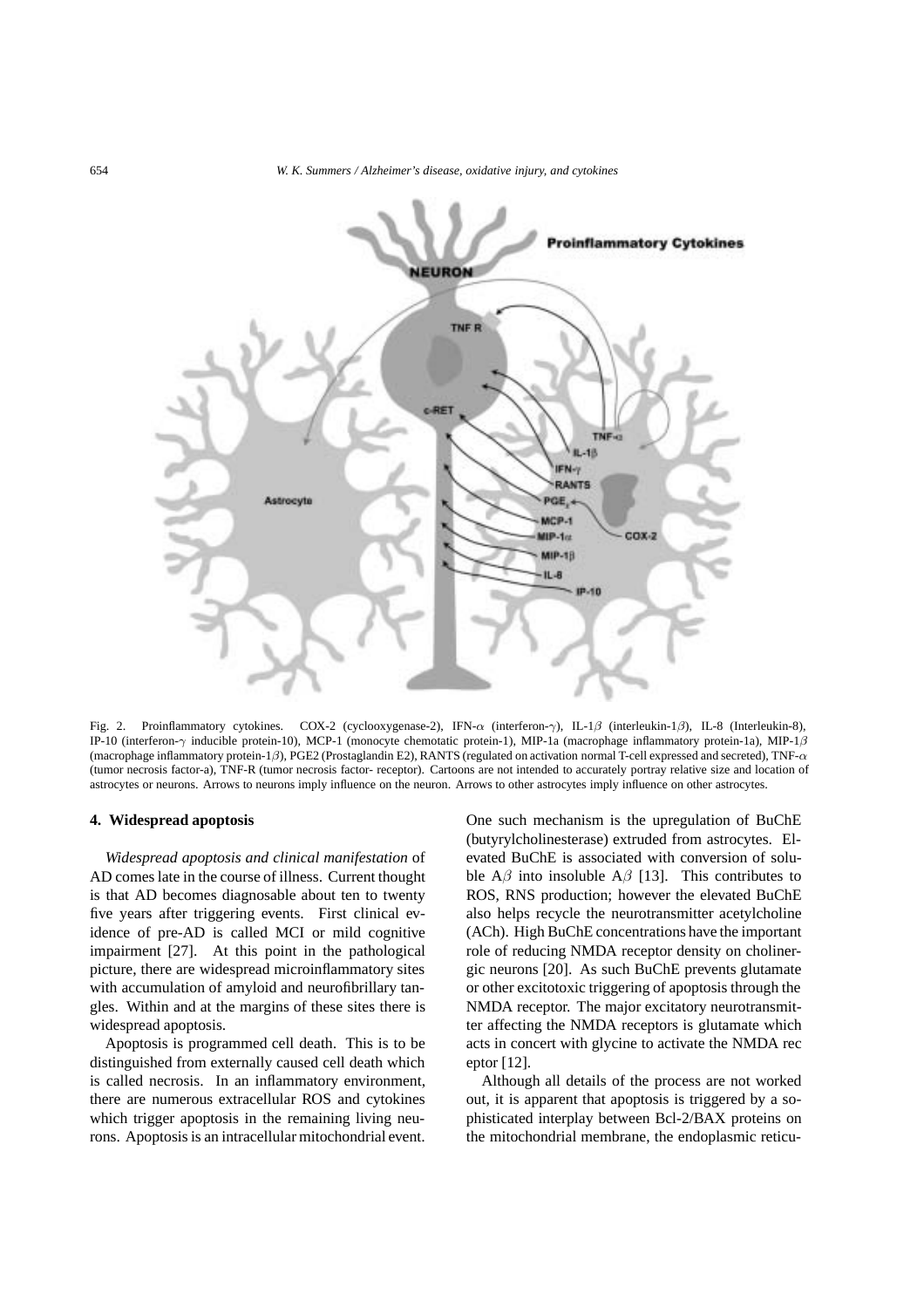

Fig. 3. Neuroprotective and anti-inflammatory microglial cytokines. Artemin, BDNF (brain derived neurotrophic factor), β-NGF (β-nerve growth factor), c-RET (cholinergic receptor tyrosine kinase), GDNF (glial derived neurotrophic factor), GFRa1*−*<sup>4</sup> (GDNF receptor a1*−*4), IL-4 (interleukin-4), IL-10 (interleukin-10), IL-13 (interleukin-13), NT-3/NT-4/NT-5/NT-6 (neurotactin-3), NTN (neurturin), Persephin, Ret (receptor tyrosine kinase), TGF-β (tumor transforming growth factor-β), TrkA (tyrosine kinase A), TrKB (tyrosine kinase B), TrKC (tyrosine kinase C). Cartoons are not intended to accurately portray relative size and location of astrocytes or neurons. Arrows to neurons imply influence on the neuron. Arrows to other astrocytes imply influence on other astrocytes.

lum and calcium ion concentrations [30]. The actual execution of the cell death is accomplished by release of caustic mitochondrial enzymes such as cytochrome c which activate executioner caspase proteases.

Once microlocalized CNS inflammation is sufficient, there is a systemic response. Chronic simple anemia (CSA), so prevalent in the elderly that it may represent a biological marker of early AD. Recent research has established that CSA is related to high levels of circulating IL-6, a 26-kilodalton proinflammatory cytokine [8]. Injections of human IL-6 result in bone marrow suppression and anemia. IL-6 appears to oppose a hematopoietic growth cytokine, known as erythropoietin. This may explain why erythrocyte progenitor cells do not respond as robustly to endogenous erythropoietin in the elderly [26]. Certainly at the end stages of AD, there is immune collapse. Death comes, in most cases as a result of recurrent and unchecked infection.

#### **5. Summary and treatment of AD**

To review the pathophysiology of AD is: 1) aging creates oxidative injury to CNS; 2) an injury to CNS precipitates local inflammation; 3) soluble  $A\beta$  is among the local CNS cytokines; 4) free radicals and further cytokine response activates microglia; 5) CNS microinflammatory sites become self-perpetuating; 6) apoptosis occurs in an increasing number of neurons at the inflammatory sites; 7) neurodegeneration becomes more widespread with clinical manifestation; 8) systemic cytokine response to CNS inflammation occurs ending in immune compromised death.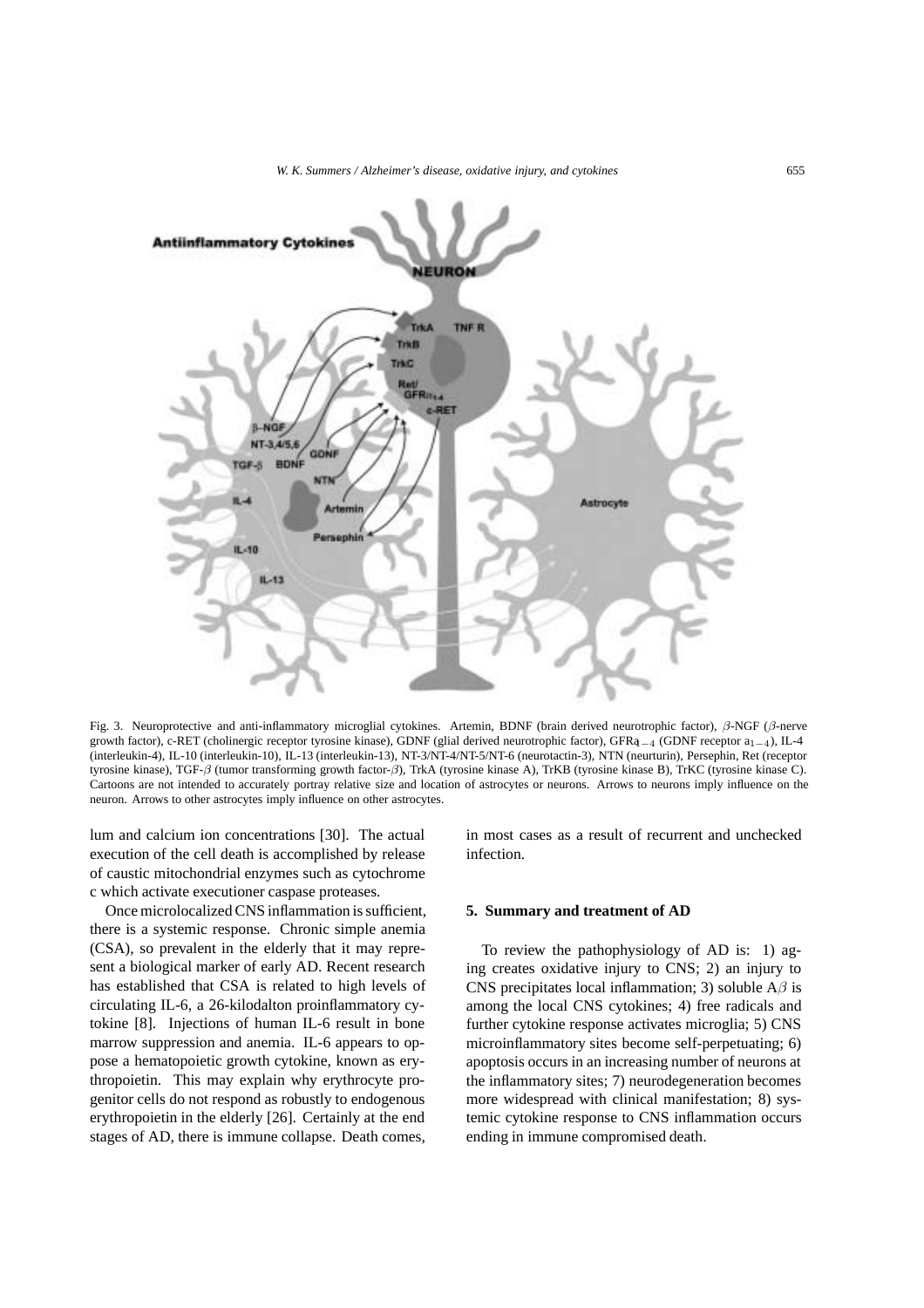Current pharmacologic interventions of AD consist of AChE inhibitors which make dysfunctional acetylcholine neurons work more efficiently. There are four such agents: tacrine (Cognex<sup>®</sup>), donepezil (Aricept<sup>®</sup>), rivastigmine (Exelon<sup>®</sup>), and galantamine (Reminyl<sup>®</sup>). Two these agents (tacrine and rivastigmine) are active in blocking BuChE, which downregulates NMDA receptor density resulting in decreased likelihood of neuronal apoptosis. A second pharmacologic approach to treatment of AD is with moderate-affinity antagonists to NMDA receptors, which are found in high density in the cortex and hippocampus [7]. There is one agent in this class marketed – memantine (Axura $\mathcal{R}$ ), Namenda<sup>®</sup>). Combinations of memantine with an AChE should prove quite beneficial in slowing progression of AD.

Off label treatments include use of non-steroidal antiinflammatory drugs. To date prospective clinical trials have been mostly negative and NSAIDs are not benign when used chronically. Estrogen for female and testosterone for male AD patient has been proposed for over twenty years. Again prospective studies have not unequivocally supported these treatments.

Alternative treatments include chelation therapy to remove zinc, copper and iron form  $A\beta$  depositions. The trials of clioquinol, a zinc/copper chelator, do appear to be promising. Antioxidants from theory alone should be helpful. In several studies Ginkgo biloba and Vitamin E, have shown promise.

The number of antioxidant agents however is vast. They include: 1) *antioxidant vitamins* (beta carotene, vitamin A, Coenzyme Q10, vitamin B2, folic acid, vitamin B3, vitamin B5, vitamin B6, vitamin B12, vitamin C, vitamin E); 2) *antioxidant amino acids* (L-Glutathione, L-Lysine, L-Methionine, and L-Taurine); 3) *antioxidant minerals* (boron, manganese, magnesium, selenium, and in small amount zinc); 4) *antioxidant herbals* (curcumin, Ginkgo biloba, ginseng, Gota kola, grape pip proantho- cyanidins, and many others); 5) *lipid metabolism antioxidants* (lipoic acid, phosphatidylcholine, phosphatidylserine, phosphatidyl-βethanolamine, and others) [33]. It seems logical that a combination of several agents from each class of antioxidants may be of value [33]. A principle advantage is that such agents are available, relatively non-toxic, inexpensive, and of known value for other problems of aging such as cardiovascular disease, stroke, and cancer [9]. A recent study by Zandi et al demonstrated reduced risk of development of Alzheimer's disease in users of combined antioxidants in 4,740 subjects [38]. In a brief trial, Lehmann et al. combined three B-

complex vitamins to show biochemical improvement in MCI patients [18].

The author predicts that widespread trials of antioxidant combinations will prove beneficial to AD, MCI, Parkinson's and other neurodegenerativediseases. Further, known injuries such as head trauma, onset of hypertension, and the like will be treated with combination antioxidant therapies in the future. Where etiologies are specific and treatable, such as Chlamydia pneumoniae or such a lipid envelope virus like *Herpes Simplex type I*, treatment will be administered as well. Where the etiology is an associated disease, such as diabetes or atrial fibrillation, control of the initial disease will be more aggressive and with purpose.

#### **Acknowledgments**

Dr. William Summers is the President and a major stockholder of Alzheimer's Corporation. Additionally, Solo Research Ltd. has provided support for this work.

#### **References**

- [1] D.M. Appelt, C.J. Hammond and A. MacIntyre, *A model for sporadic Alzheimer's disease: detection of AD-like pathology in the brains of BALB/c mice following infection with Chlamydia pneumoniae*, 32nd Neuroscience Meetings(Orlando, FL), Program No 18.10: November 3, 2002.
- [2] M.K. Aronson, W.L. Ooi and H. Morgenstern, Women, myocardial infarction and dementia in the very old, *Neurology* **40** (1990), 1102–1106.
- [3] M.E. Bamberger and G.E. Landreth, Microglial interaction with beta-amyloid: implications for the pathogenesis of Alzheimer's disease, *Microsc Res Tech* **54** (2001), 59–70.
- [4] I.L. Campbell, A.K. Stalder and Y. Akwa, Transgenic models to study in the actions of cytokines in the central nervous system, *Neuroimmunomodulation* **5** (1998), 126–135.
- [5] J.L. Cummings, Alzheimer's Disease, *NEJM* **351** (2004), 56– 67.
- [6] R. Dantzer, Sickness behavior: a neuroimmune-based response to infectious disease, in: *Psychoneuroimmunology, An Interdisciplinary Introduction*, M. Schedlowski and U. Tewes, eds, Kluwer Academic/Plenum Publishers, Dordrecht, 1999, pp. 235–240.
- [7] P.M. Doraiswamy, Non-cholinergic strategies for treating and preventing Alzheimer's disease, *CNS Drugs* **16** (2002), 811– 824.
- [8] W.B. Ershler, Biological interactions of aging and anemia: a focus on cytokines, *JAGS* **51**(Suppl) (2003), S18–S21.
- [9] K.M. Fairfield and R.H. Fletcher, Vitamins for chronic disease prevention in adults, *JAMA* **287** (2002), 3116–3126.
- [10] C.E. Finch and R.E. Tanzi, Genetics of aging, *Science* **278** (1997), 407–411.
- [11] S.A. Frautschy, D.L. Horn and J.J. Sigel, Protease inhibitor coinfusion with amyloid ∃-protein results in enhanced deposition and toxicity in rat brain, *J Neurosci* **18** (1998), 8311– 8321.